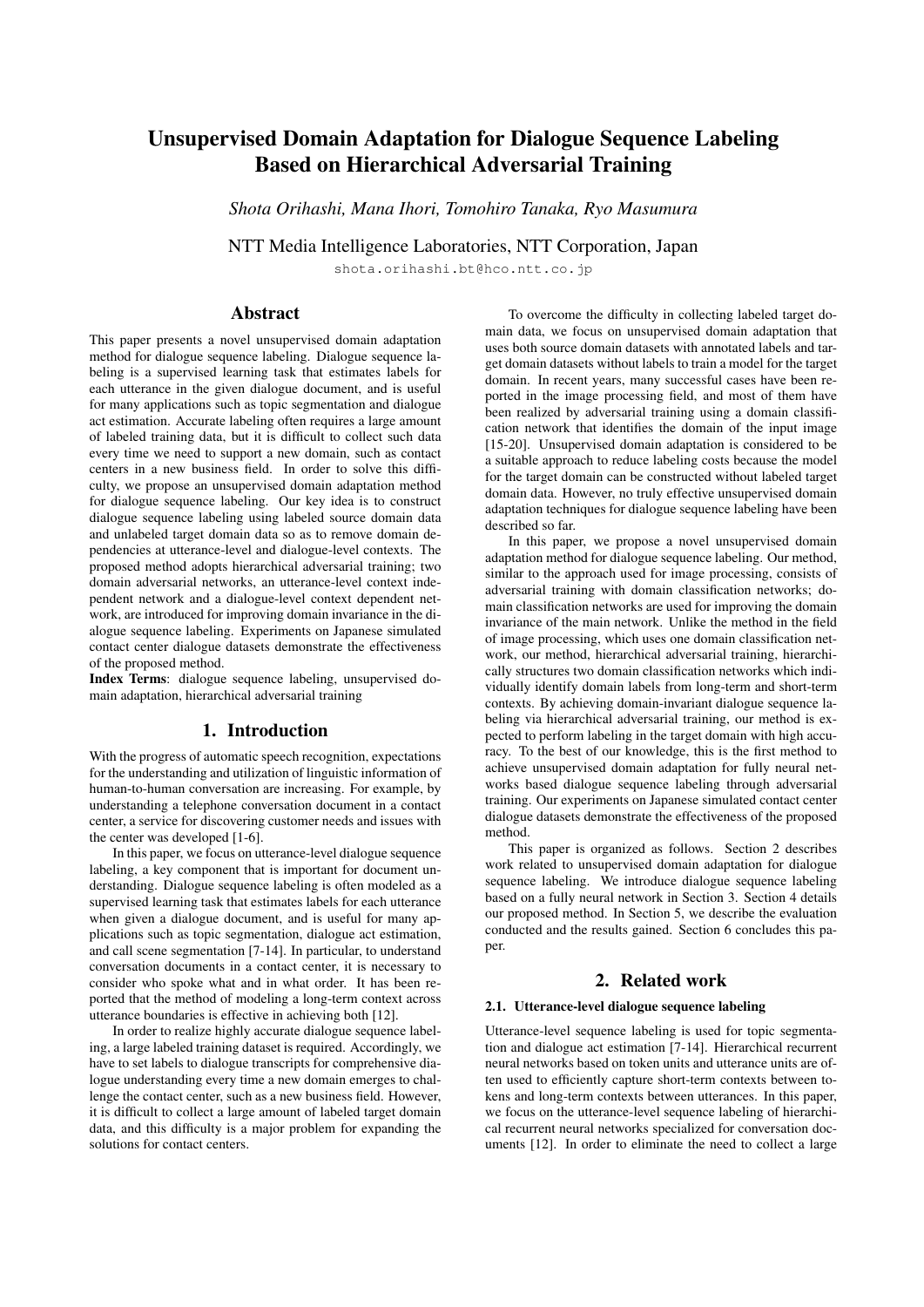amount of labeled training data, we introduce an unsupervised domain adaptation technique into utterance-level dialogue sequence labeling.

#### 2.2. Unsupervised domain adaptation

Unsupervised domain adaptation is the technique to convert a machine learning model from a source domain into the target domain equivalent by using unlabeled data of the target domain. Recently, unsupervised domain adaptation methods for classification models based on fully neural networks have been proposed in the image processing field [15-20]. The typical method matches the distribution of the intermediate representation of the target domain with that of the source domain. In particular, algorithms based on adversarial learning with domain classification network, i.e. domain adversarial network, that identify domains of input have been applied to many tasks [15]. This paper also employs domain adversarial network-based unsupervised domain adaptation. Our method uses two domain adversarial networks to efficiently remove the dependencies of shortterm contexts between tokens and the long-term contexts between utterances. domain equivalently using unital data of the target domain. <br>
Second, the summarized as an utterance representation of the  $\frac{5}{4}$  Channel as a<br>
representation and the summarized as an utterance in the summarization of

# 3. Utterance-level dialogue sequence labeling

This section describes utterance-level dialogue sequence labeling in conversation documents using neural networks. This task estimates utterance-level label sequence  $\boldsymbol{Y}~=~\{y^1,\cdots,y^T\}$ from input utterance sequence  $\mathbf{X} = \{x^1, \cdots, x^T\}$  using neural networks, where the t-th label  $y^t \in Y$  and Y is the set of labels. Label types are task dependent, for example call scene labels for call scene segmentation in the contact center.

In our dialogue sequence labeling, the t-th label  $y^t$  is estimated from  $\{x^1, \dots, x^t\}$ . For this, conditional probability  $P(y^t | x^1, \dots, x^t, \Theta)$  is modeled where  $\Theta$  represents a model parameter. The  $t$ -th label can be categorized by:

$$
\hat{y}^t = \underset{y^t \in \mathcal{Y}}{\arg \max} P(y^t \mid x^1, \cdots, x^t, \Theta). \tag{1}
$$

In this paper, we assume that  $P(y^t | x^1, \dots, x^t, \Theta)$  is modeled by hierarchical long short-term memory recurrent neural networks (LSTM-RNNs) which are based on fully neural networks [12]. Figure 1 shows the structure of the labeling network.

The t-th utterance  $x^t$  consists of token sequence  $\{w_1^t, \dots, w_{K^t}^t\}$ , where  $K^t$  is number of tokens in the t-th utterance. Each token is first converted into a continuous vector representation. The continuous vector representation of the  $k$ -th token in the  $t$ -th utterance is given by:

$$
\boldsymbol{w}_k^t = \text{EMBED}(w_k^t; \boldsymbol{\theta}^{\boldsymbol{w}}),\tag{2}
$$

where  $EMBED()$  is linear transformational function that embeds a symbol into a continuous vector and  $\theta^w$  is the trainable parameter. In the token-level LSTM-RNN, each token vector representation is first converted into a hidden representation that takes neighboring context into consideration. The hidden representation for the  $k$ -th token in the  $t$ -th utterance is calculated as:

$$
\boldsymbol{h}_k^t = \text{BLSTM}(\boldsymbol{w}_1^t, \cdots, \boldsymbol{w}_{K^t}^t; \boldsymbol{\theta}^h),
$$
 (3)

where BLSTM() is a function of the bidirectional LSTM-RNN layer, and  $\theta^h$  is the trainable parameter. The hidden represen-



Figure 1: *Structure of dialogue sequence labeling network.*

self-attention mechanism. The  $t$ -th utterance continuous representation is calculated as:

$$
\boldsymbol{s}^{t} = \text{SelfAttention}(\boldsymbol{h}_{1}^{t}, \cdots, \boldsymbol{h}_{K^{t}}^{t}; \boldsymbol{\theta}^{s}),
$$
 (4)

where SelfAttention() is a transformational function that converts to a fixed-length vector by weighting and adding individual hidden representations that consider the importance of each element [21];  $\theta^s$  is the trainable parameter.

In the utterance-level LSTM-RNN, interaction information from start-of-dialogue to the t-th utterance is incrementally embedded into a continuous vector representation. The t-th continuous vector representation that embeds all dialogue context sequential information up to the  $t$ -th utterance is given as:

$$
\boldsymbol{u}^{t} = \text{LSTM}(\boldsymbol{s}^{1}, \cdots, \boldsymbol{s}^{t}; \boldsymbol{\theta}^{\boldsymbol{u}}), \tag{5}
$$

where LSTM() is a function of the unidirectional LSTM-RNN layer, and  $\theta^u$  represents the trainable parameter.

In the output layer, predictive probabilities of the labels for the t-th utterance are defined as:

$$
\boldsymbol{o}^{t} = \text{SOFTMAX}(\boldsymbol{u}^{t}; \boldsymbol{\theta}^{\text{o}}), \tag{6}
$$

where SOFTMAX() is a softmax function, and  $\theta^o$  is a model parameter for the softmax function.  $o^t$  corresponds to  $P(y^t |$  $\bigl[x^1, \cdots, x^t, \boldsymbol{\Theta} \bigr) .$ 

The model parameters  $\Theta = {\theta^w, \theta^h, \theta^s, \theta^u, \theta^o}$ can be optimized by preparing training dataset  $\mathcal{D}$  =  $\{(\boldsymbol{X}_1, \boldsymbol{Y}_1), \cdots, (\boldsymbol{X}_N, \boldsymbol{Y}_N)\}\$ , where  $\boldsymbol{X}_n$  and  $\boldsymbol{Y}_n$  are input utterance sequence and reference utterance-level label sequence, respectively. In this case, cross-entropy loss is computed by:

$$
\mathcal{L} = -\frac{1}{N} \sum_{n=1}^{N} \sum_{t=1}^{T_n} \sum_{y \in \mathcal{Y}} \overline{o}_{n,y}^t \log o_{n,y}^t, \tag{7}
$$

where  $\overline{o}_n^t = [\overline{o}_{n,1}^t, \cdots, \overline{o}_{n,|\mathcal{Y}|}^t]$  and  $o_n^t = [o_{n,1}^t, \cdots, o_{n,|\mathcal{Y}|}^t]$ are the reference and estimated probabilities of label  $y$  for the t-th end-of-utterance in the *n*-th conversation, respectively;  $T_n$ is the number of utterances in the  $n$ -th conversation. The optimization can be conducted by mini-batch stochastic gradient decent (SGD). The model parameters are updated by:

$$
\Theta \longleftarrow \Theta - \mu \frac{\partial \mathcal{L}^b}{\partial \Theta},\tag{8}
$$

where  $\mu$  is the learning rate and  $\mathcal{L}^b$  is the cross-entropy loss for the b-th mini-batch.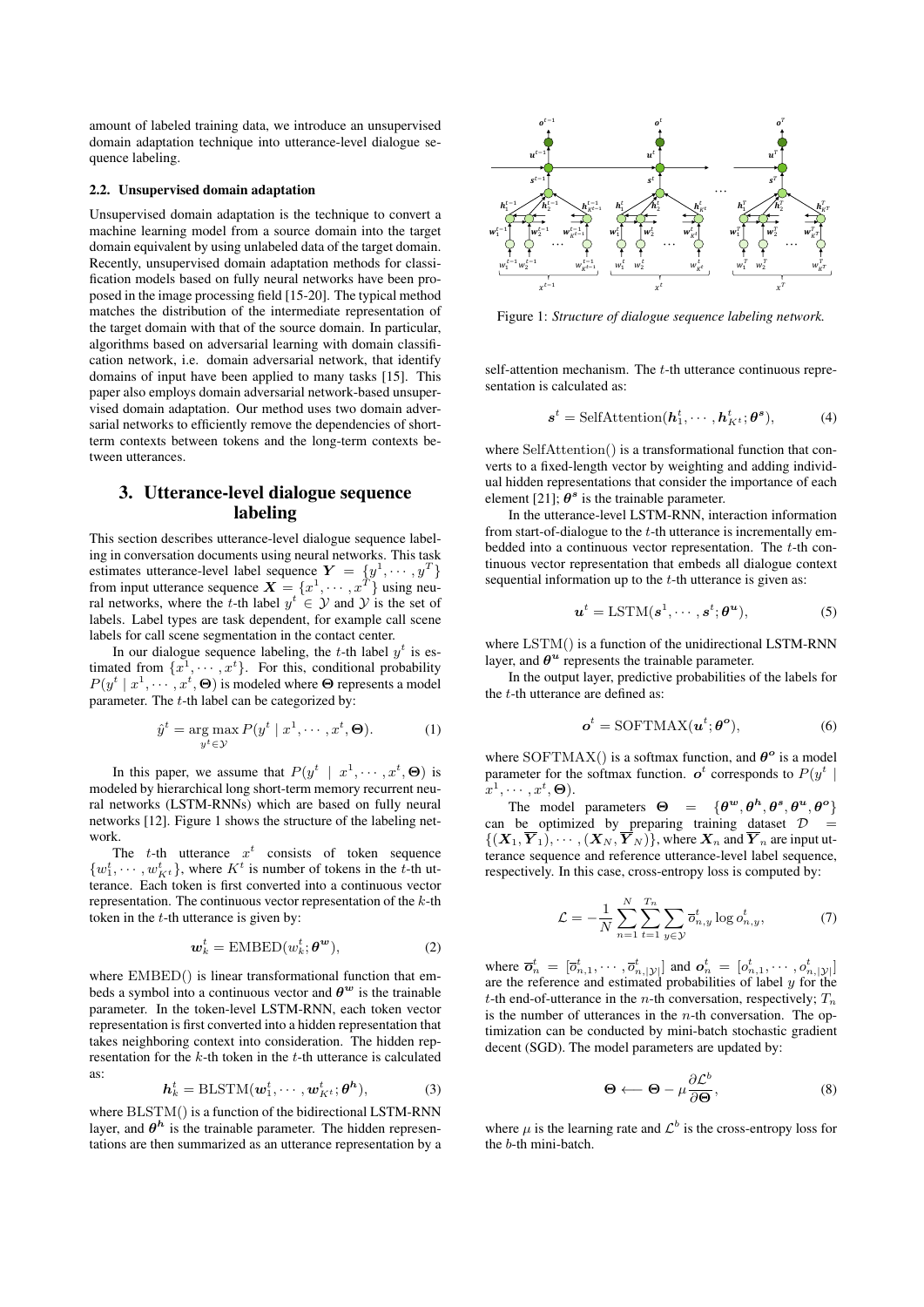## 4. Proposed method

This section details the proposed unsupervised domain adaptation method for utterance-level dialogue sequence labeling. To optimize a model in the target domain, this training uses both source domain datasets with annotated labels and target domain datasets without labels. To this end, we compose hierarchical domain adversarial networks with a gradient reversal layer (GRL). GRL accepts input vectors during forward propagation, and sign inversion of the gradients during back propagation [15].

The main idea of the proposed method, hierarchical adversarial training, is to use hierarchically-structured two domain adversarial networks, which individually identify a domain label from long-term and short-term contexts. The first domain adversarial network, named context-independent domain adversarial network (CIDAN), classifies the domain of the input document by capturing utterance-level hidden representation of the labeling network. In CIDAN, feedback by backpropagation is processed on each utterance in order to efficiently cut the domain dependency of specific utterances that may have domain dependency, such as utterances that include domain specific tokens. The second domain adversarial network, named contextdependent domain adversarial network (CDDAN), classifies the domain of the input document by capturing dialogue-level hidden representation of the labeling network. In CDDAN, feedback by backpropagation is processed at the utterance-level in order to remove all domain dependency present in the utterance flow. By using two domain adversarial networks, our method efficiently achieves domain-invariant dialogue sequence labeling.

Figure 2 shows structure of the proposal. The CIDAN estimates input domain  $d_{\text{CI}}^t \in \{d_s, d_t\}$  from utterance-level hidden representation  $s^t$  using neural networks, where  $d_s$  and  $d_t$ represent labels for source and target domain, respectively. In CIDAN, the hidden representation of each utterance is embedded into one vector. The vector representation that embeds the  $t$ -th utterance is given as:

$$
\boldsymbol{v}^t = \text{DENSE}(\boldsymbol{s}^t; \boldsymbol{\theta}^{\boldsymbol{v}}),\tag{9}
$$

where  $\text{DENSE}()$  is a function of fully-connected layer, and  $\theta^v$ represents the trainable parameter. In the output layer, predictive probabilities of the domain label are defined as:

$$
\boldsymbol{q}^t = \text{SOFTMAX}(\boldsymbol{v}^t; \boldsymbol{\theta^q}),\tag{10}
$$

where  $\theta^q$  is a trainable parameter for the softmax function.

CDDAN estimates input domain  $\{d_{\text{CD}}^1, \cdots, d_{\text{CD}}^T\}$  sequentially from the dialogue-level hidden representation  $\{u^1, \dots, u^T\}$  using neural networks, where  $d_{\text{CD}}^t \in \{d_s, d_t\}.$ In CDDAN, dialogue-level hidden representation is embedded into a continuous vector representation. The  $t$ -th continuous vector representation that embeds all hidden representation behind the *t*-th utterance is given as:

$$
\boldsymbol{z}^{t} = \text{LSTM}(\boldsymbol{u}^{1}, \cdots, \boldsymbol{u}^{t}; \boldsymbol{\theta}^{\boldsymbol{z}}),
$$
 (11)

where  $\theta^z$  represents the trainable parameter. In the output layer, predictive probabilities of the domain label are defined as:

$$
r^t = \text{SOFTMAX}(\boldsymbol{z}^t; \boldsymbol{\theta}^r),\tag{12}
$$

where  $\theta^r$  is a trainable parameter for the softmax function.

The model parameters for CIDAN  $\Theta_{CI} = \{\theta^v, \theta^q\},\$ CDDAN  $\Theta_{CD} = {\theta^z, \theta^r}$ , and labeling network  $\Theta_{S}$  =



Figure 2: *Structure of proposed domain adversarial networks.*

Table 1: *Details of the dialogue dataset.*

| <b>Business type</b> | #calls | #utterances | #tokens |
|----------------------|--------|-------------|---------|
| Finance              | 59     | 6,081       | 55,933  |
| Internet provider    | 57     | 3,815       | 47,668  |
| Government unit      | 73     | 5,617       | 48,998  |
| Mail-order           | 56     | 4,938       | 46,574  |
| PC repair            | 55     | 6,263       | 55,101  |
| Mobile phone         | 61     | 5,738       | 51,061  |

 $\{\theta^w, \theta^h, \theta^s\}, \Theta_{\text{U}} = \{\theta^u\}$  and  $\Theta_{\text{O}} = \{\theta^o\},\$ can be optimized by preparing both source domain training dataset  $\mathcal{D}_S = \{(\boldsymbol{X}_1, \boldsymbol{\overline{Y}}_1), \cdots, (\boldsymbol{X}_N, \boldsymbol{\overline{Y}}_N)\}\$ and target domain training dataset  $\mathcal{D}_T = \{ \mathbf{X}_{N+1}, \cdots, \mathbf{X}_{N+M} \}$ . In this case, the cross-entropy loss for CIDAN, CDDAN and labeling network is computed from:

$$
\mathcal{L}_{\text{CI}} = -\frac{1}{N+M} \sum_{n=1}^{N+M} \sum_{t=1}^{T_n} \sum_{d \in \{d_s, d_t\}} \overline{q}_{n,d}^t \log q_{n,d}^t, \quad (13)
$$

$$
\mathcal{L}_{\text{CD}} = -\frac{1}{N+M} \sum_{n=1}^{N+M} \sum_{t=1}^{T_n} \sum_{d \in \{d_s, d_t\}} \overline{r}_{n,d}^t \log r_{n,d}^t, \quad (14)
$$

$$
\mathcal{L}_{Y} = -\frac{1}{N} \sum_{n=1}^{N} \sum_{t=1}^{T_n} \sum_{y \in \mathcal{Y}} \bar{o}_{n,y}^t \log o_{n,y}^t, \tag{15}
$$

where  $\overline{q}_n^t = [\overline{q}_{n,d_s}^t, \overline{q}_{n,d_t}^t]$  and  $\overline{r}_n^t = [\overline{r}_{n,d_s}^t, \overline{r}_{n,d_t}^t]$  are the reference probability of domain label  $d$  for the  $t$ -th utterance in the *n*-th conversation, and  $q_n^t = [q_{n,d_s}^t, q_{n,d_t}^t]$  and  $r_n^t =$  $[r_{n,d_s}^t, r_{n,d_t}^t]$  are their estimated probabilities. The optimization can be conducted by mini-batch SGD. Due to use of GRL, the model parameters are updated by:

$$
\Theta_{\text{CI}} \leftarrow \Theta_{\text{CI}} - \lambda \frac{\partial \mathcal{L}_{\text{CI}}^{b}}{\partial \Theta_{\text{CI}}},\tag{16}
$$

$$
\Theta_{\rm CD} \leftarrow \Theta_{\rm CD} - \sigma \frac{\partial \mathcal{L}_{\rm CD}^{b}}{\partial \Theta_{\rm CD}}, \qquad (17)
$$

$$
\Theta_{\rm S} \longleftarrow \Theta_{\rm S} - \mu \left\{ \frac{\partial \mathcal{L}_{\rm Y}^b}{\partial \Theta_{\rm S}} - \lambda \frac{\partial \mathcal{L}_{\rm CI}^b}{\partial \Theta_{\rm S}} - \sigma \frac{\partial \mathcal{L}_{\rm CD}^b}{\partial \Theta_{\rm S}} \right\},\qquad(18)
$$

$$
\Theta_{\text{U}} \longleftarrow \Theta_{\text{U}} - \mu \left\{ \frac{\partial \mathcal{L}_{\text{Y}}^{b}}{\partial \Theta_{\text{U}}} - \sigma \frac{\partial \mathcal{L}_{\text{CD}}^{b}}{\partial \Theta_{\text{U}}} \right\},\qquad(19)
$$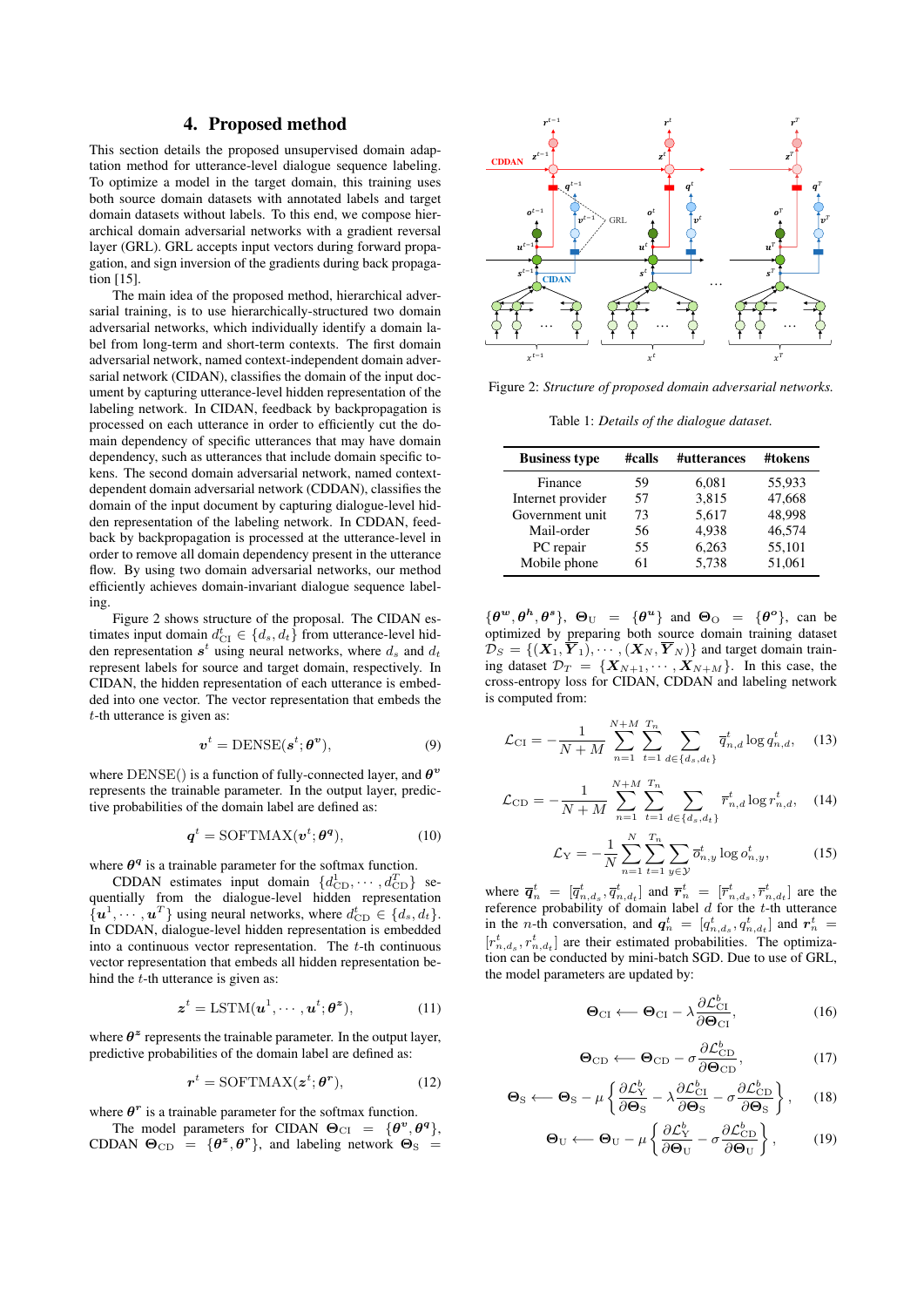Table 2: *Experimental result for BLSTM-LSTM model in terms of classification accuracy (%).*

| <b>Target domain</b> | <b>Finance</b> | Internet provider | Government unit | Mail-order | <b>PC</b> repair | Mobile phone |
|----------------------|----------------|-------------------|-----------------|------------|------------------|--------------|
| Train on target      | 84.95          | 83.95             | 88.82           | 75.35      | 87.19            | 83.56        |
| Source only          | 77.08          | 73.60             | 76.73           | 67.50      | 77.56            | 74.33        |
| CIDAN only           | 77.93          | 74.92             | 77.99           | 72.76      | 83.30            | 81.49        |
| CDDAN only           | 76.49          | 74.06             | 77.07           | 70.86      | 76.34            | 76.41        |
| CIDAN+CDDAN          | 78.87          | 76.66             | 80.05           | 74.63      | 83.60            | 81.94        |

Table 3: *Experimental result for LSTM-LSTM model in terms of classification accuracy (%).*

| <b>Target domain</b> | <b>Finance</b> | Internet provider | Government unit | <b>Mail-order</b> | <b>PC</b> repair | Mobile phone |
|----------------------|----------------|-------------------|-----------------|-------------------|------------------|--------------|
| Train on target      | 82.62          | 83.10             | 88.43           | 75.85             | 86.62            | 85.59        |
| Source only          | 75.33          | 72.06             | 77.41           | 68.83             | 78.69            | 73.26        |
| CIDAN only           | 76.44          | 73.19             | 77.47           | 71.13             | 81.58            | 79.92        |
| CDDAN only           | 75.42          | 72.37             | 75.03           | 70.27             | 76.79            | 76.39        |
| CIDAN+CDDAN          | 77.25          | 75.56             | 79.08           | 73.43             | 82.48            | 81.87        |

$$
\Theta_{\text{O}} \longleftarrow \Theta_{\text{O}} - \mu \frac{\partial \mathcal{L}_{\text{Y}}^b}{\partial \Theta_{\text{O}}},\tag{20}
$$

where  $\lambda$ ,  $\sigma$  and  $\mu$  define the learning rate, and  $\mathcal{L}_{\text{CI}}^{b}$ ,  $\mathcal{L}_{\text{CD}}^{b}$  and  $\mathcal{L}_Y^b$  are the cross-entropy loss for the b-th mini-batch.

# 5. Experiment

#### 5.1. Datasets

We evaluated topic segmentation tasks using a simulated Japanese contact center dialogue dataset consisting of 361 dialogues in six business fields. One dialogue means one telephone call between one operator and one customer; all utterances were manually transcribed. Each dialogue was divided into speech units using LSTM-RNN based speech activity detection [22] trained from various Japanese speech samples. As topic labels, we set five labels corresponding to the scenes of opening, requirement confirmation, response, customer confirmation, and closing scenes [12].

The evaluation involved six-fold cross validation open to business type, in which five business types used for source domain and the remaining business type used for target domain. For each business type, we split the dataset into training dataset and test dataset at a rate of  $8:2$ . Training used training data of source domain and target domain, and testing used test data of the target domain. Table 1 shows the details of the dialogue dataset with labels.

#### 5.2. Conditions

In our experiments, we evaluated the proposed method by the two kinds of dialogue sequence labeling models below.

- BLSTM-LSTM model as described in Section 3.
- LSTM-LSTM model in which token-level LSTM-RNN is changed by replacing Eq. (3) with  $h_k^t = \text{LSTM}(\boldsymbol{w}_1^t, \cdots, \boldsymbol{w}_k^t; \boldsymbol{\theta^h})$  to emphasize lowcomputation overhead.

We unified the network configurations as follows. For the labeling network, we defined the token vector representation as a 256-dimensional vector. Tokens that appeared only once in the training datasets were treated as unknown tokens. Unit size of LSTM-RNN and fully-connected layer were set to 256. Dropout was used for BLSTM(), LSTM() and DENSE(), and the dropout rate was set to 0.2.

For training, the mini-batch size was set to five calls. The optimizer was Adam [23] with the default setting. For unsupervised domain adaptation, we incremented (identically) hyperparameters  $\lambda$  and  $\sigma$  from 0.0 to 0.5 in steps of 0.1. Note that a part of the training sets was used as the datasets employed for early stopping. We constructed five models by varying the initial parameters and evaluated them from their average accuracy.

#### 5.3. Results

The resulting classification accuracy values for BLSTM-LSTM model and LSTM-LSTM model are shown in Tables 2 and 3, respectively. In the tables, target domain means business type of target domain (other five types are source domain). Line 1 of each table shows ideal results achieved by using labeled target domain datasets. Line 2 shows results yielded by utilizing labeled source domain datasets. The results show that there is a performance gap between line 1 and line 2. This indicates that domain bias is clearly present in different business fields. Lines 3-5 show the results of unsupervised domain adaptation methods. Lines 3 and 4 show results achieved by using only CIDAN and CDDAN, respectively, and line 5 show the results of applying both domain adversarial networks. The results show that proposed method outperformed the labeled source domain datasets used in isolation. In addition, the use of hierarchical adversarial training yields performance that exceeds the use of just one domain adversarial network. This shows that the proposed method is an effective way of improving performance in the target domain.

## 6. Conclusion

This paper has proposed a novel unsupervised domain adaptation method, hierarchical adversarial training, for dialogue sequence labeling. The key advance of our method is to remove domain dependencies from main networks using hierarchicallystructured two domain adversarial networks. This efficiently achieves domain adaptation even though the dialogue dataset of the target domain is unlabeled. Experiments showed that our method yields better performance in the target domain.